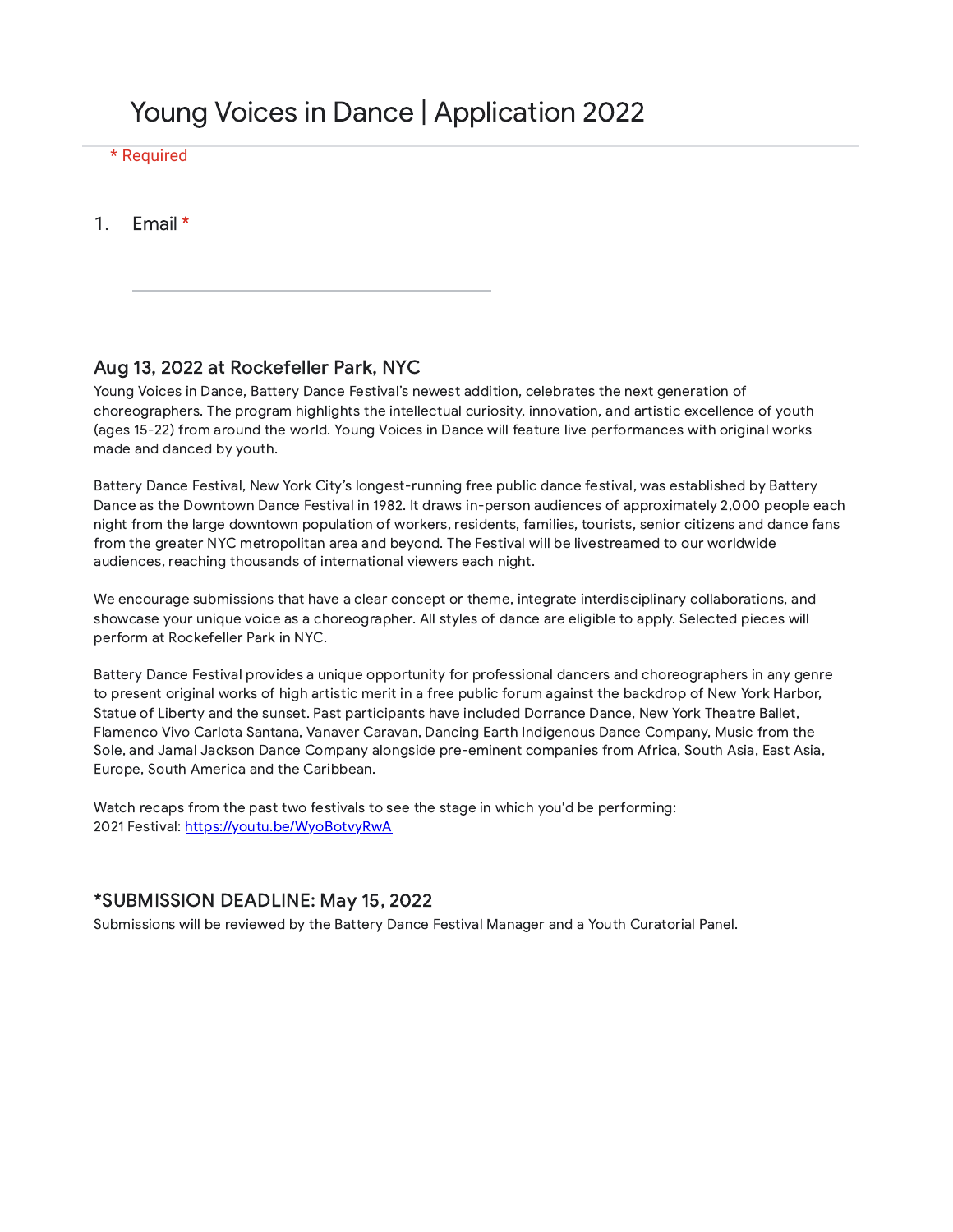## Important Information

\* Choreographers must be between 15-22 years of age by Aug 13th, 2022 to apply.

\* Individual artists and collectives are welcome to apply. You do not need to be a formal organization to be considered.

\* Duration of group works (2 or more dancers) should be between 5-10 minutes. The duration of solo works should be between 2-5 minutes. In selecting work for consideration, please be mindful of the outdoor performance situation with minimal supplemental lighting and an audience generally not on risers. [https://vimeo.com/356921433](https://www.google.com/url?q=https://vimeo.com/356921433&sa=D&source=editors&ust=1649131346944124&usg=AOvVaw1DcfPVbL69oJ96qWEkMulB)

\*Performers must be between 15-22 years of age.

\* If a work exists only in-progress, please send a rehearsal video of the required length by June 1st, with sufficient supplemental information with which to be fairly considered. World Premiere performances and NYC debuts/premieres are welcomed and encouraged.

\* Each company/artist can submit only one application; however, dancers can perform in more than one work.

\* Battery Dance does not cover travel expenses.

## Choreographer Information

2. Name \*

3. Age \*

#### 4. Where are you located? \*

*Mark only one oval.*

New York City

U.S. (outside of New York City)

- International (outside of U.S.)
- 5. City, State, Country? (If outside NYC)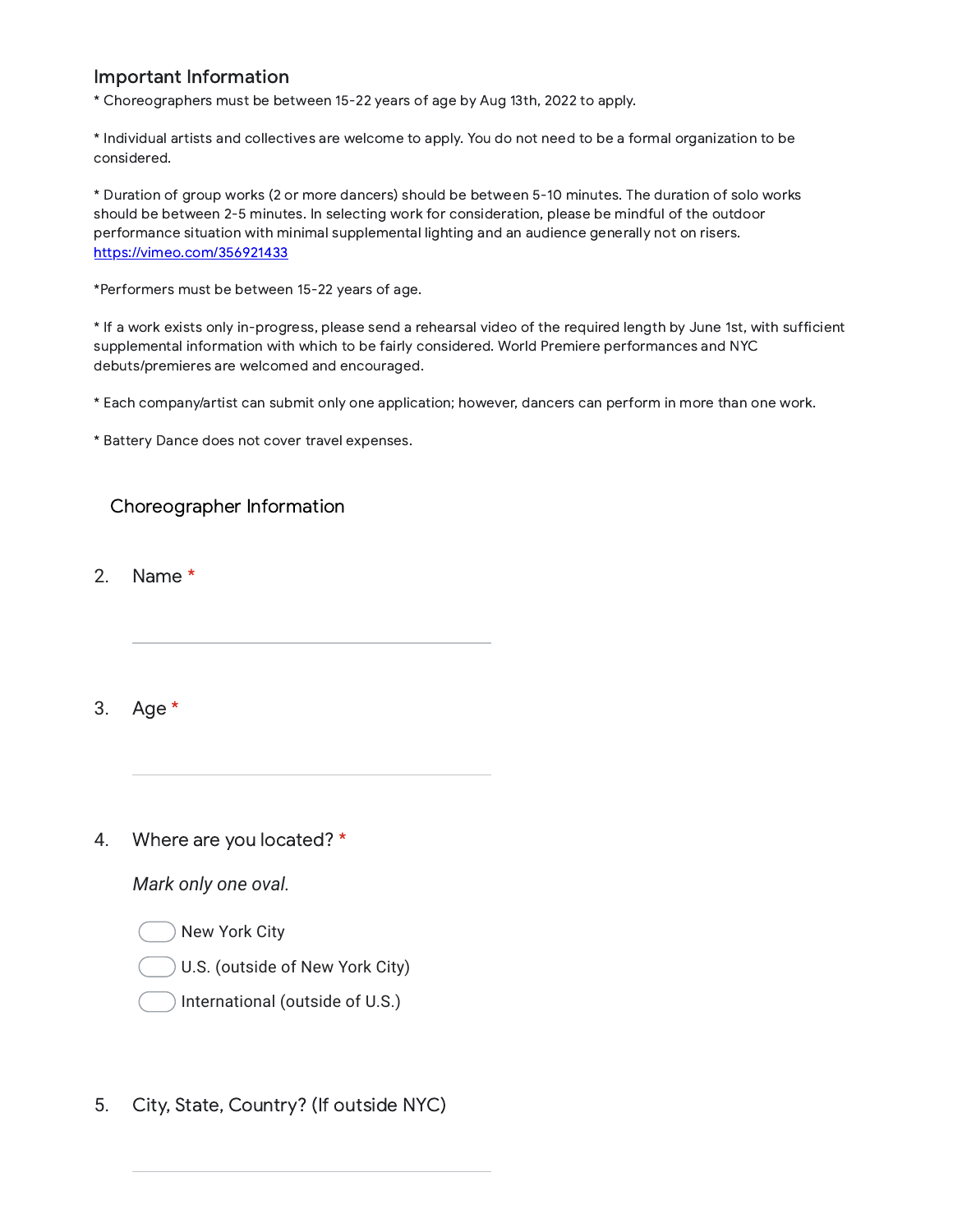#### 6. Contact Name \*

7. Phone Number \*

8. Email \*

#### 9. Address \*



#### 10. Title of Work \*

If a work-in-progress without title, please enter "TBD."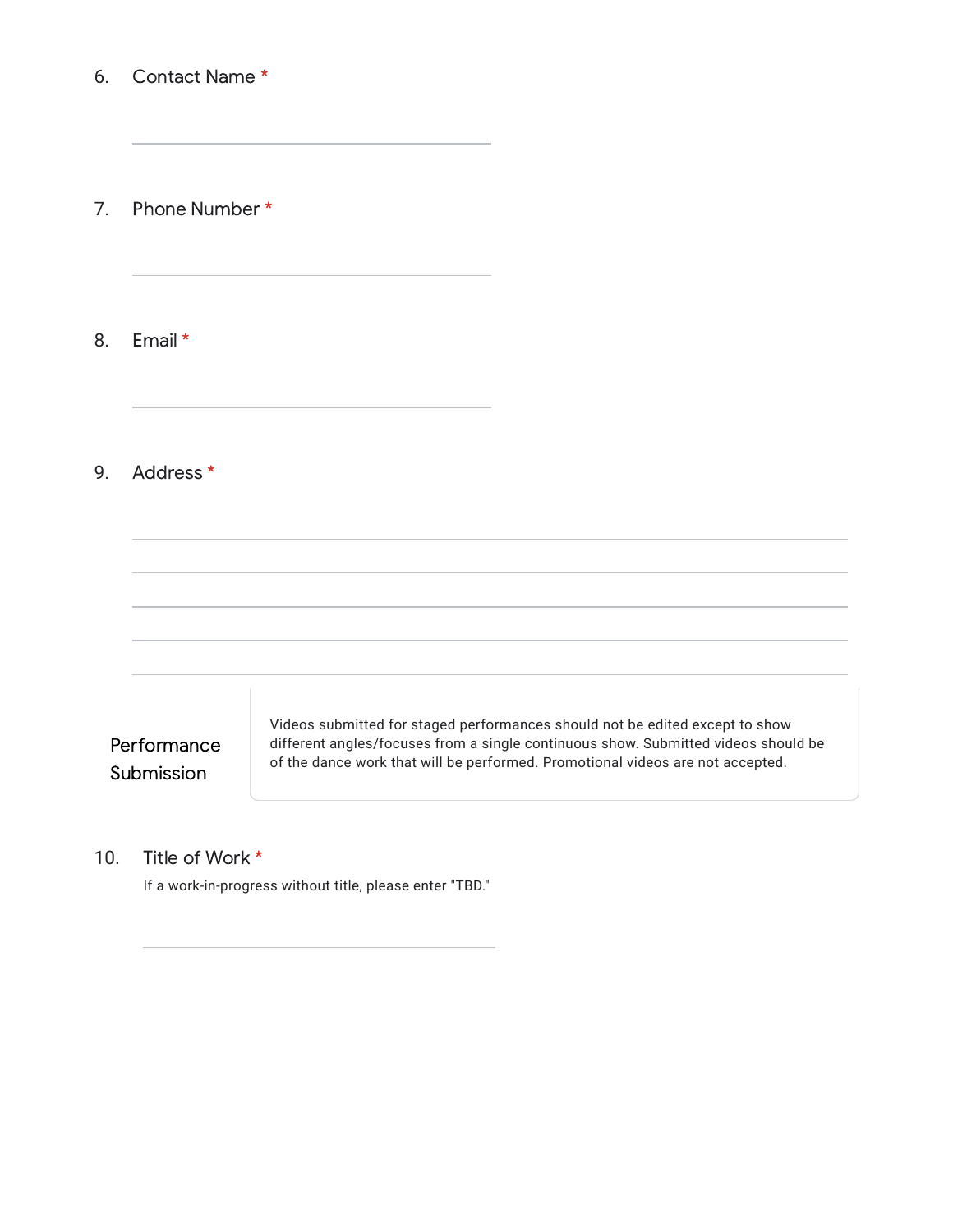11. Is this a work-in-progress or a completed work? \*

*Mark only one oval.*

Work-in-progress

Completed work

12. Length of Work \*

Please be specific.

*Example: 4:03:32 (4 hours, 3 minutes, 32 seconds)*

13. Will this work be a premiere? \*

If it is not a premiere, please indicate the year in which it was premiered in "Other."

*Mark only one oval.*



- 14. Choreographer \*
- 15. Description of work \* Maximum 550 characters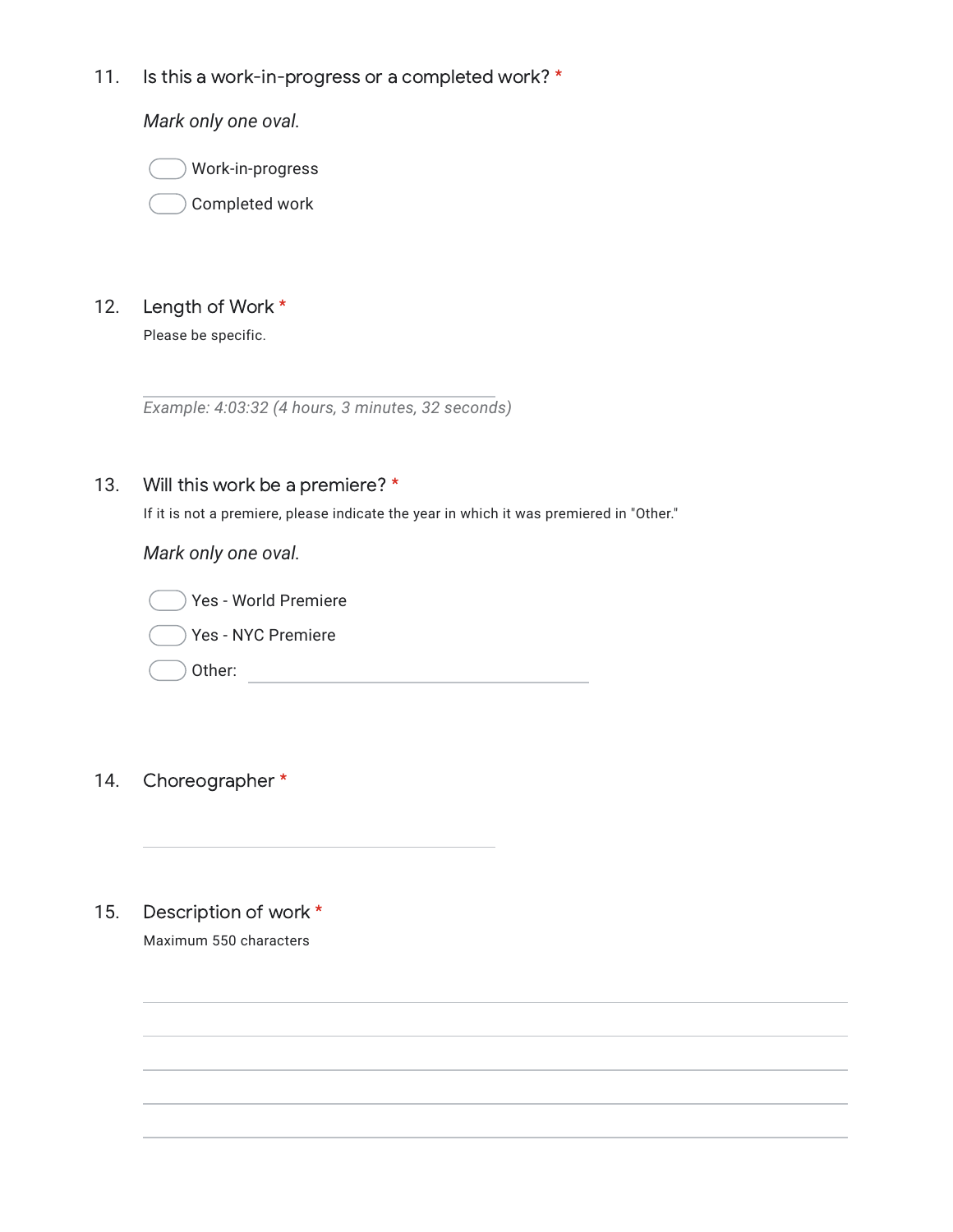16. Credits (Music/Sound/Costume Designer/etc) \*

If your piece is selected, this info will be included in the playbill.

- 17. Number of Performers \*
- 18. Music/Sound (if live, number & type of musicians; if recorded, title of piece, composer, recording artist) \*
- 19. Do you have any special technical requirements that we should be aware of? \*

- 20. Website \*
- 21. Social Media Accounts (Facebook, Instagram, Twitter) \*

*Skip to question 22*

Additional Materials for Staged Performance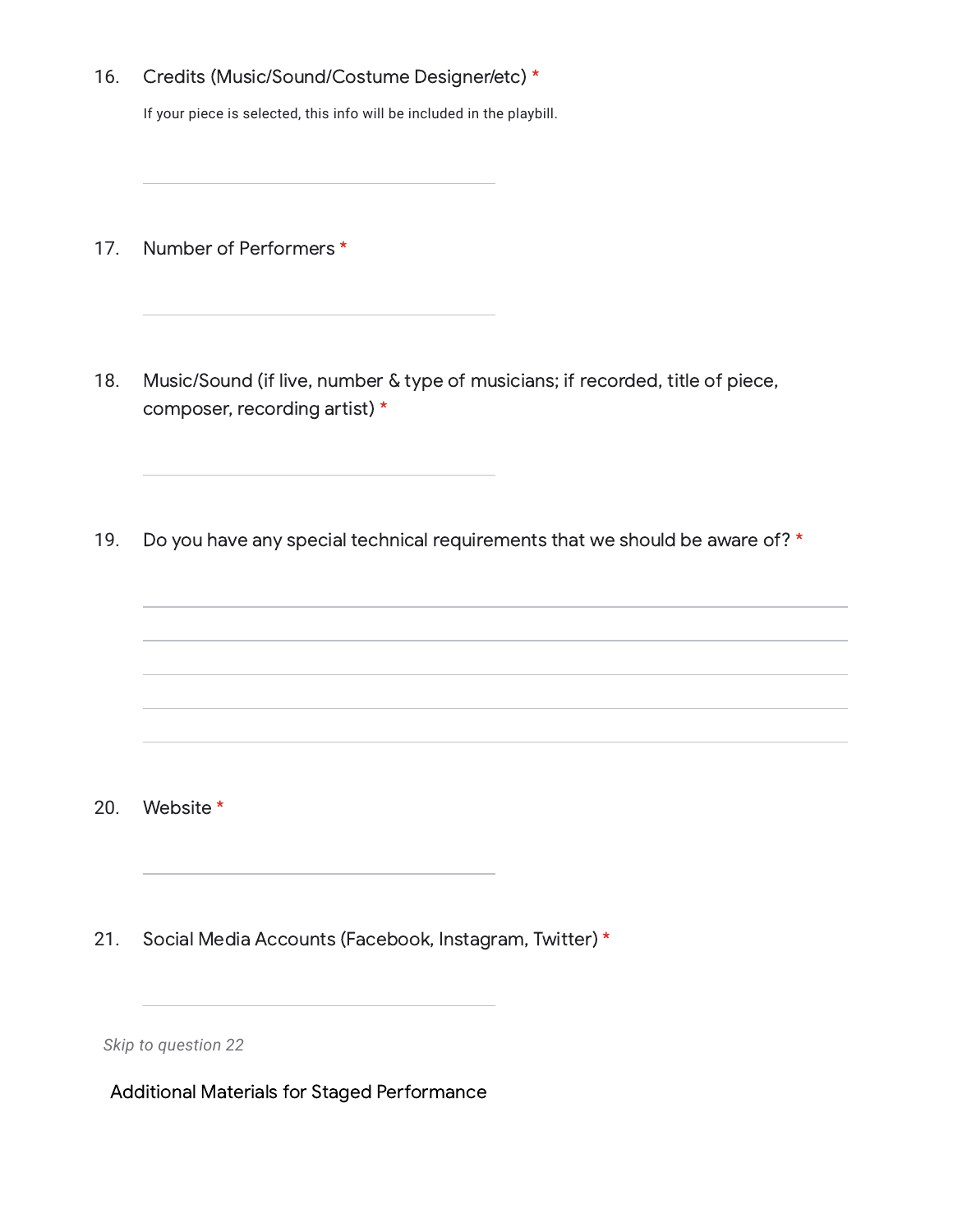#### 22. Video \*

Include URL that contains your submission video. Please ensure video is available online until you are notified about festival acceptance.

23. Password

Password for URL (for private video link.)

#### 24. 2-3 High Quality Photos \*

Please include a URL (we recommend a Dropbox link) that contains photos of your company in high resolution. If selected, these pictures will be used to promote your company and work.

25. Photographer Credit \*

26. Short Choreographer Bio \* Maximum 550 characters